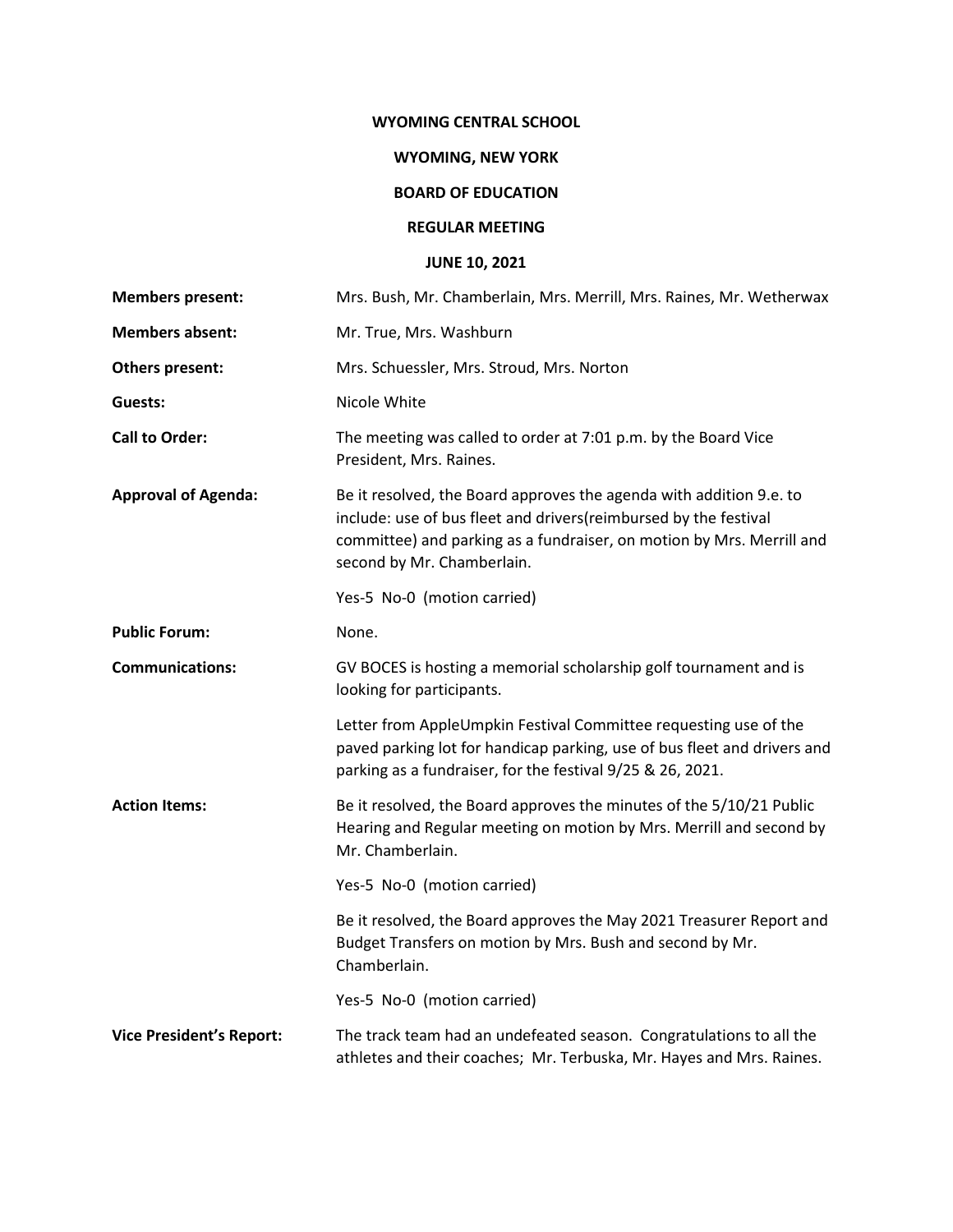Mrs. Raines expressed her appreciation for serving as a Board of Education member.

**Superintendent's Report:** The carpet in the elementary wing will be installed by 7/13/21.

The asbestos has been removed and the floor replaced in a 2<sup>nd</sup> floor classroom.

The results of the May 18, 2021 school vote and election were read by the Superintendent:

Total Votes 103

Proposition #1, Annual Budget

RESOLVED, that the Board of Education of the Wyoming Central School District shall be authorized to expend the amount of \$5,832,070.00, to meet the expenditures for the fiscal year 2021-2022, AND FURTHER that said Board of Education shall be authorized to levy and collect a tax upon taxable property of the School District in an amount necessary therefore.

Yes-72 No-30 Approved.

Proposition #2, Board Election

RESOLVED, to elect one (1) member of the Board of Education for one (1) five (5) year term commencing July 1, 2021 and expiring on June 30, 2026 to succeed Danyle Raines, whose term expires on June 30, 2021. All board positions are at-large.

| Nicole White    | 96*(5-year term) |
|-----------------|------------------|
| Thomas Coughlin | 1                |
| Danyle Raines   |                  |

Proposition #3, Authorization to Establish 2021 Building Capital Reserve Fund

RESOLVED, that the Board of Education of the Wyoming Central School District, Wyoming County, New York, is authorized to establish a capital reserve fund in accordance with New York State Education Law Section 3651 to be known as the "2021 Building Capital Reserve Fund."

The purpose of such fund shall be used to finance, in whole or in part, the construction, reconstruction, additions, alterations, renovations, and improvement of school buildings and facilities and the acquisition and installation of machinery, equipment, apparatus, or furnishings and costs incidental thereto, such capital costs being of a type that would be eligible for financing under the Local Finance Law.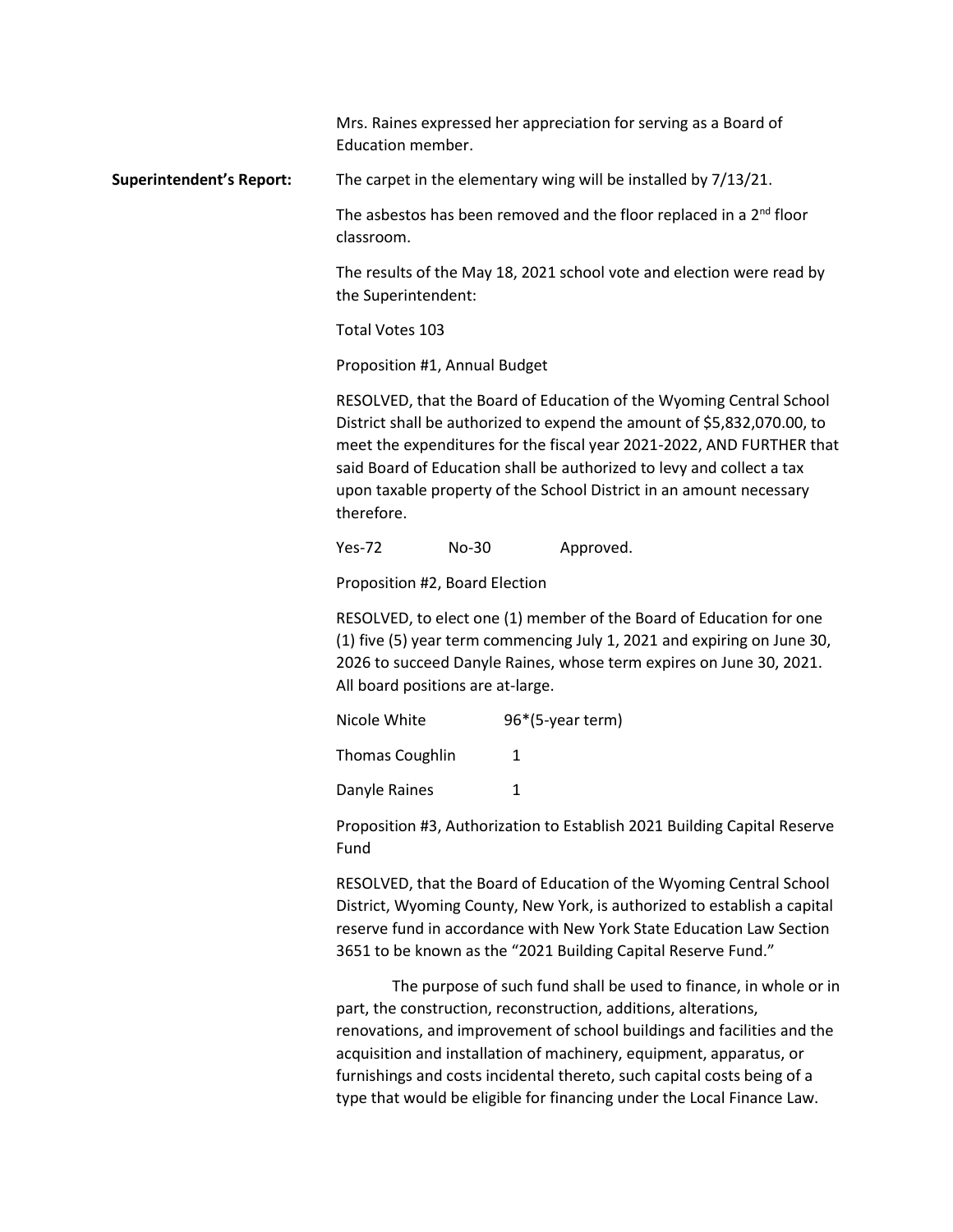The ultimate amount of such fund shall not exceed Eight Hundred Thousand Dollars (\$800,000) plus earnings thereon. The probable term of such reserve fund shall be 10 years, but said fund shall continue in existence for its stated purpose until the fund is exhausted or otherwise liquidated in accordance with Education Law.

The source of monies to be paid into such reserve fund shall include: (a) current and future unappropriated fund balance from the General Fund of the District as directed by the Board of Education; (b) any appropriations authorized by the voters from time to time; (c) New York State Aid received and authorized by the Board of Education; and (d) fund balances transferred from other reserve funds of the District, as authorized by law.

Yes-80 No-23 Approved.

Proposition #4, Wyoming Free Circulating Library Association

RESOLVED, that the sum raised by annual levy of tax upon the taxable real property within the Wyoming Central School District for the purpose of funding a portion of the operating expenses of the Wyoming Free Library Association shall be increased by Two Thousand Dollars (\$2,000.00) from the annual amount of Thirty-Seven Thousand Four Hundred Ninety-Five Dollars (\$37,495.00) to the annual amount of Thirty-Nine Thousand Four Hundred Ninety-Five Dollars (\$39,495.00) commencing with the 2021-2022 school year?

Yes-72 No-31 Approved.

Mrs. Schuessler thanked the Board for serving as; Superintendent, Teacher, Coach and Advisor during her 37 years with the district, as she is retiring at the end of this school year.

**Old Business:** None.

**New Business:** Be it resolved, the Board approves the transportation contract with WNY Bus Co., 5/25/21-6/24/21, on motion by Mrs. Merrill and second by Mr. Chamberlain.

Yes-5 No-0 (motion carried)

Be it resolved, the Board approves \$24,298.56 to fund the Reserve for Teachers' Retirement System by 6/30/21, on motion by Mrs. Bush and second by Mrs. Merrill.

Yes-5 No-0 (motion carried)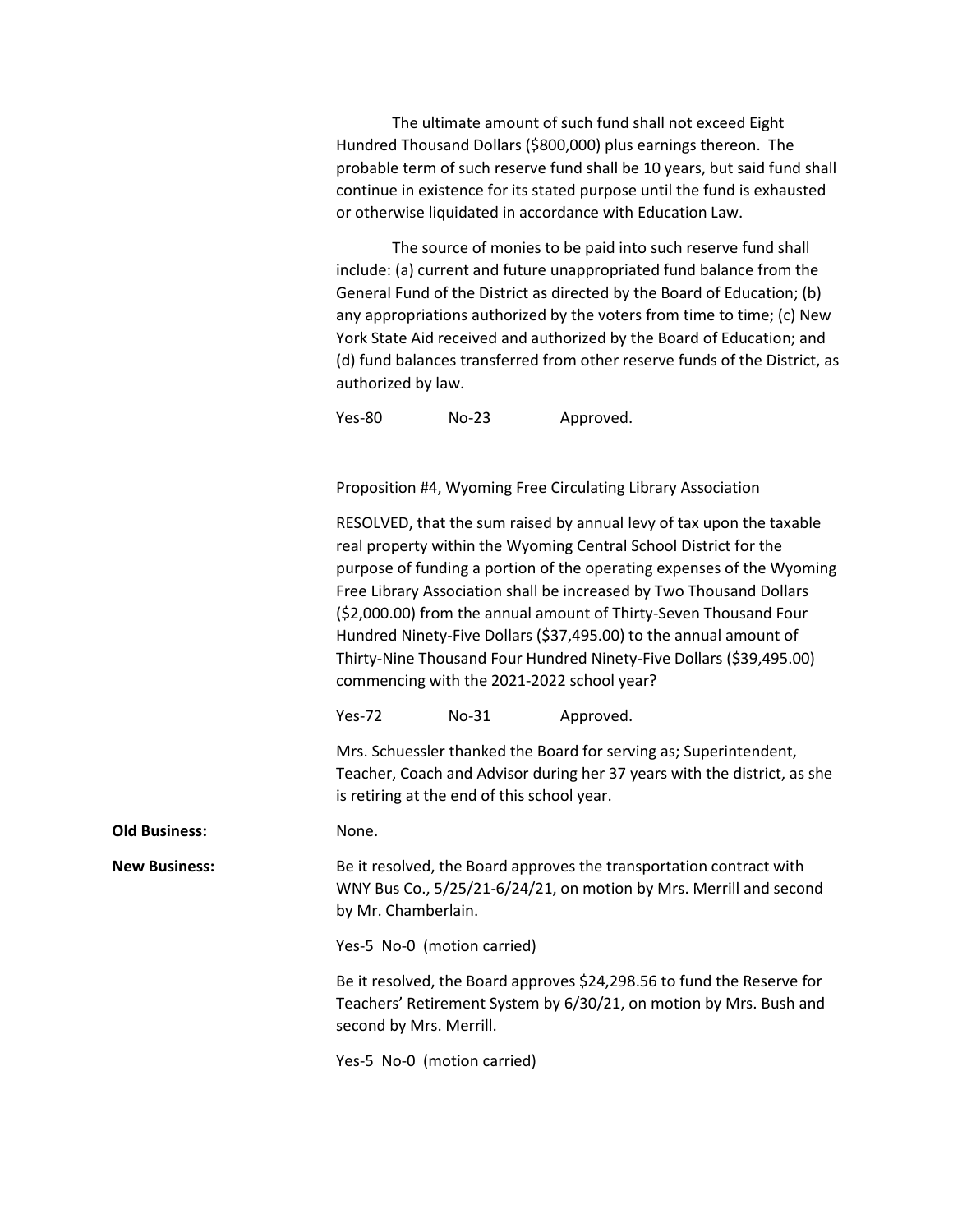|                                  | Be it resolved, the Board approves to authorize the Superintendent of<br>Schools and the School Treasurer to make year-end transfers of monies<br>from the General Fund balance to reserve accounts and/or from reserve<br>accounts to the General Fund balance with the actual amounts and<br>accounts to be recognized by the Board of Education at a later time, on<br>motion by Mr. Chamberlain and second by Mrs. Merrill. |
|----------------------------------|---------------------------------------------------------------------------------------------------------------------------------------------------------------------------------------------------------------------------------------------------------------------------------------------------------------------------------------------------------------------------------------------------------------------------------|
|                                  | Yes-5 No-0 (motion carried)                                                                                                                                                                                                                                                                                                                                                                                                     |
|                                  | Be it resolved, the Board approves the Contract for Health and Welfare<br>Services for 2020-2021 with the Batavia City School District, on motion<br>by Mrs. Merrill and second by Mr. Chamberlain.                                                                                                                                                                                                                             |
|                                  | Yes-5 No-0 (motion carried)                                                                                                                                                                                                                                                                                                                                                                                                     |
|                                  | Be it resolved, the Board approves the request from the AppleUmpkin<br>Festival Committee for use of the paved parking areas for handicap<br>parking, use of bus fleet and drivers and a school group to park vehicles<br>as a fundraisers during the festival on 9/25 & 9/26/21, on motion by Mr.<br>Chamberlain and second by Mrs. Bush.                                                                                      |
|                                  | Yes-5 No-0 (motion carried)                                                                                                                                                                                                                                                                                                                                                                                                     |
|                                  | Be it resolved, the Board approves the BOCES Final Service Commitment<br>Form (AS-7) for 2021-2022, on motion by Mrs. Merrill and second by<br>Mrs. Bush.                                                                                                                                                                                                                                                                       |
|                                  | Yes-5 No-0 (motion carried)                                                                                                                                                                                                                                                                                                                                                                                                     |
|                                  | Discussion of summer work schedule of, four(4) ten(10) hour days per<br>week, to be determined by the new Superintendent.                                                                                                                                                                                                                                                                                                       |
| <b>Executive Session:</b>        | Be it resolved, the Board approves to retire into executive session at<br>7:15 p.m. for the purpose of personnel, on motion by Mrs. Merrill and<br>second by Mr. Chamberlain.                                                                                                                                                                                                                                                   |
|                                  | Yes-5 No-0 (motion carried)                                                                                                                                                                                                                                                                                                                                                                                                     |
| <b>Out of Executive Session:</b> | The Board reconvened regular session at 7:17 p.m.                                                                                                                                                                                                                                                                                                                                                                               |
| Personnel:                       | Be it resolved, the Board approves the Superintendent of Schools as the<br>Purchasing Agent for 2021-2022, on motion by Mrs. Merrill and second<br>by Mr. Chamberlain.                                                                                                                                                                                                                                                          |
|                                  | Yes-5 No-0 (motion carried)                                                                                                                                                                                                                                                                                                                                                                                                     |
|                                  | Be it resolved, the Board approves to replace the retiring teaching<br>assistant from 2020-2021 and the retired teacher assistant from 2019-<br>2020, on motion by Mr. Chamberlain and second by Mrs. Merrill.                                                                                                                                                                                                                  |
|                                  | Yes-5 No-0 (motion carried)                                                                                                                                                                                                                                                                                                                                                                                                     |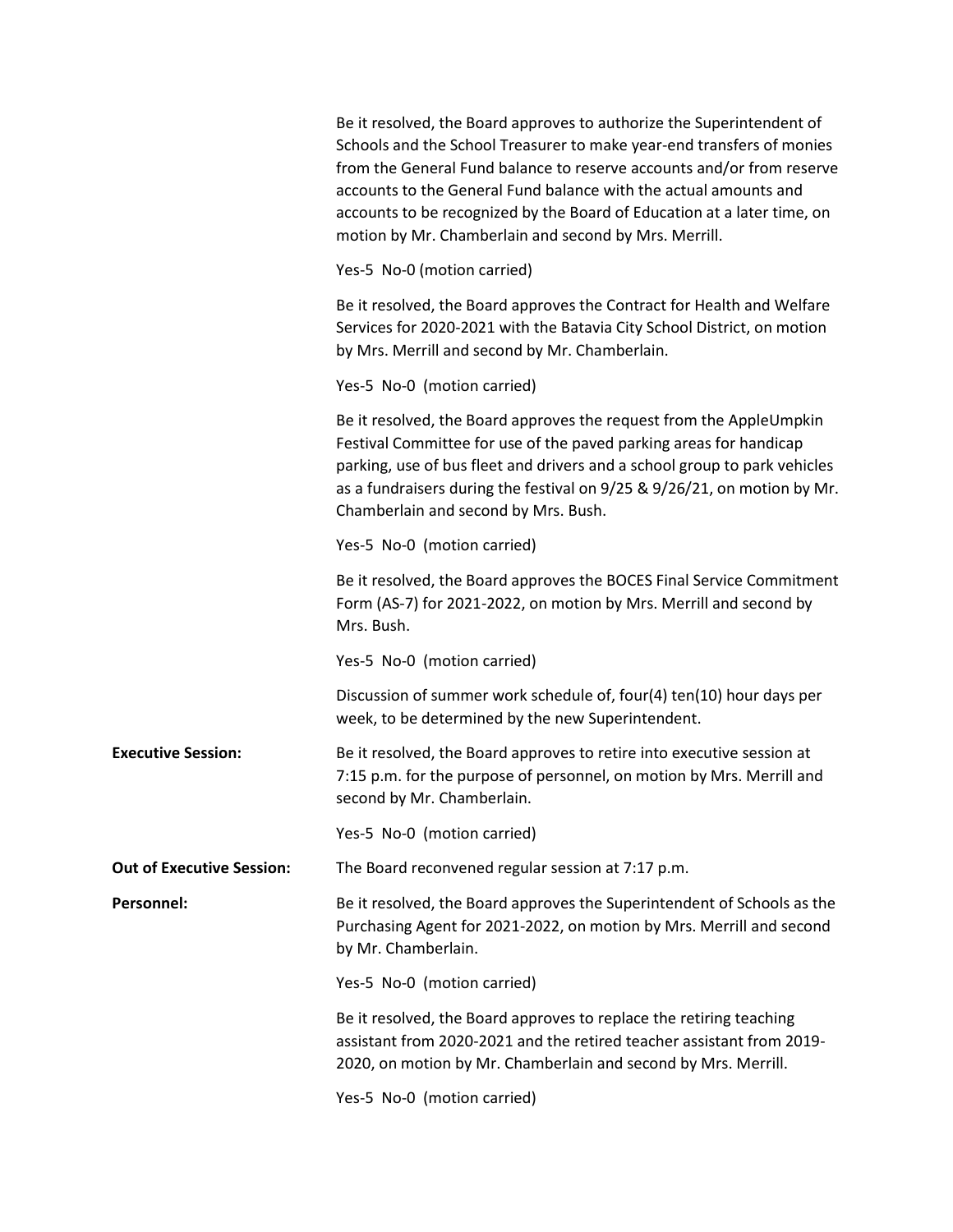|                 | Be it resolved, the Board approves to hire a Pre-K teacher and a Pre-K<br>teacher aide on motion by Mr. Chamberlain and second by Mrs. Bush.                                                                 |
|-----------------|--------------------------------------------------------------------------------------------------------------------------------------------------------------------------------------------------------------|
|                 | Yes-5 No-0 (motion carried)                                                                                                                                                                                  |
|                 | Be it resolved, the Board approves the CSE/CPSE Chairperson to work up<br>to 10 days in the summer, on motion by Mrs. Merrill and second by Mrs.<br>Bush.                                                    |
|                 | Yes-5 No-0 (motion carried)                                                                                                                                                                                  |
|                 | Be it resolved, the Board approves Sherrilyn Bartz as the Director of<br>Student Services for the 2021-2022 school year, on motion by Mrs.<br>Merrill and second by Mrs. Bush.                               |
|                 | Yes-5 No-0 (motion carried)                                                                                                                                                                                  |
|                 | Be it resolved, the Board approves the Terms and Conditions for the<br>Sherrilyn Bartz for 2021-2022 school year, on motion by Mrs. Merrill<br>and second by Mr. Chamberlain.                                |
|                 | Yes-5 No-0 (motion carried)                                                                                                                                                                                  |
|                 | Be it resolved, the Board approves the Professional Services Agreement<br>between Jessica Scheidt, MS, CCC/SLP and Wyoming CSD for 9/1/21-<br>6/30/22, on motion by Mrs. Bush and second by Mr. Chamberlain. |
|                 | Yes-5 No-0 (motion carried)                                                                                                                                                                                  |
|                 | Be it resolved, the Board approves the List of Substitutes for the 2021-<br>2022 school year on motion by Mr. Chamberlain and second by Mrs.<br>Bush.                                                        |
|                 | Yes-5 No-0 (motion carried)                                                                                                                                                                                  |
|                 | Be it resolved, the Board approves Kristen Wysocki and Amy Terry as<br>Summer Bus Drivers for 2021 on motion by Mrs. Merrill and second by<br>Mrs. Bush.                                                     |
|                 | Yes-5 No-0 (motion carried)                                                                                                                                                                                  |
| <b>CSE/CPSE</b> | Be it resolved, the Board approves the CSE minutes dated 5/19/21,<br>5/24/21, 6/1/21 and CPSE minutes dated 5/17/21, 5/24/21, 5/27/21, on<br>motion by Mrs. Merrill and second by Mrs. Bush.                 |
|                 | Yes-5 No-0 (motion carried)                                                                                                                                                                                  |
| Adjournment     | Be it resolved, the Board approves to adjourn the meeting at 7:20 p.m.<br>on motion by Mr. Chamberlain and second by Mrs. Merrill.                                                                           |
|                 | Yes-5 No-0 (motion carried)                                                                                                                                                                                  |
|                 |                                                                                                                                                                                                              |